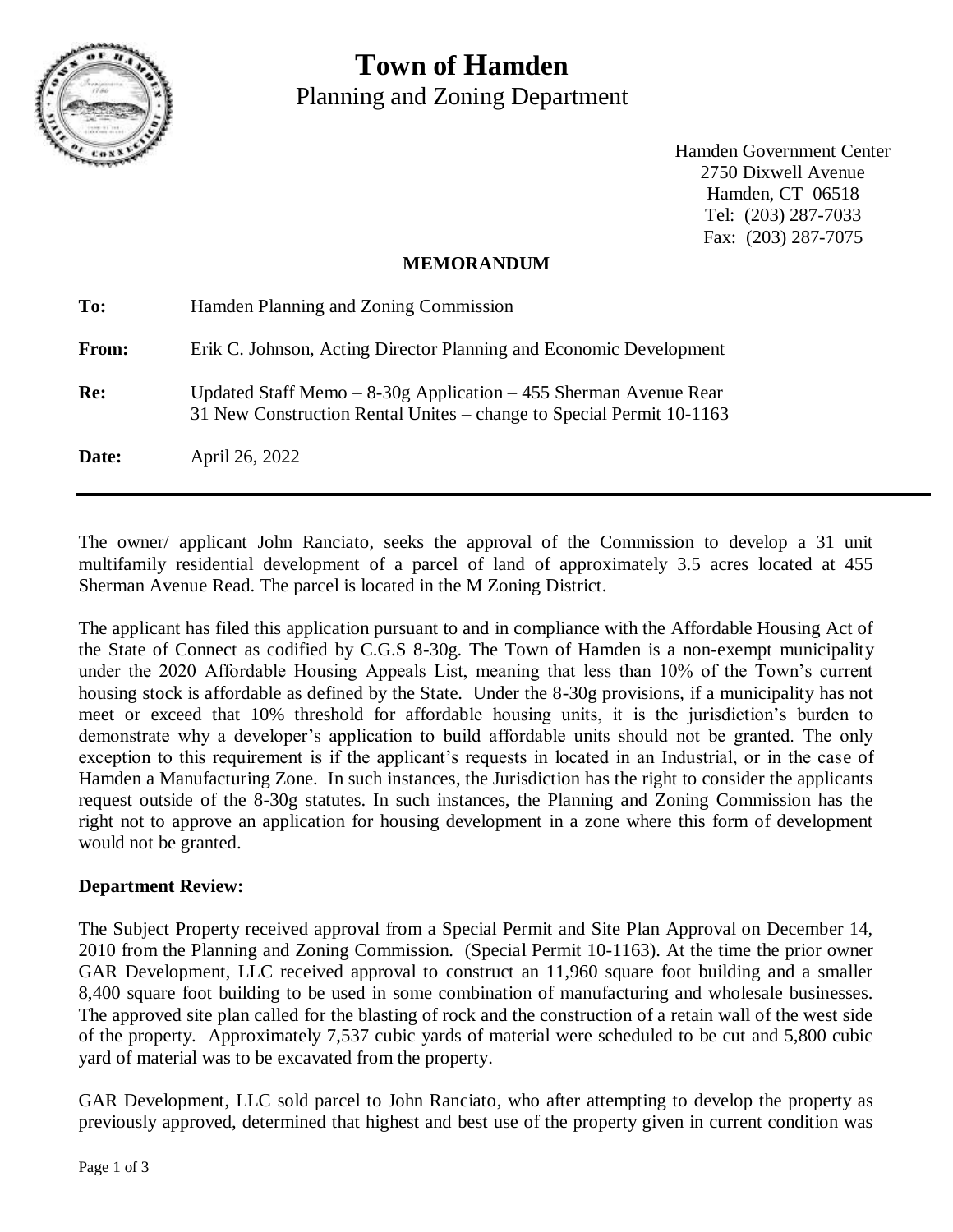to attempt to develop the property as a residential development using the 8-30g statutes given the zoning and use restrictions on the property.

## **Staff Recommendation and Considerations:**

The Planning Department recommends the following actions be taken at this time:

- 1. The Planning Staff recommend that the Planning and Zoning Commission waive its right to use the Industrial / Manufacturing Zoning exemption provided under 8-30g Stature to prohibit its consideration of this application and
- 2. The Planning Staff recommend the approval of the applicants request to develop 31 units of housing at 455 Sherman Avenue with any conditions included in this report or as provided by the Planning and Zoning Commission.

Upon review of the Applicant's plan, prior Commission approvals and the existing conditions of the parcel, Staff came to the following conclusions:

- Despite prior attempts and investments from the current and previous owner, the existing site conditions have demonstrated that the property is suitable for commercial development. Specifically the driveway entrance, and limited turning radius for truck make the site challenging for commercial / manufacturing use. The concerns were originally raised by Planning Staff and Town Engineering Department in the 12.23.2000 Staff report for the previously approved site plan.
- The required infrastructure investment required make development of the parcel as manufacturing or industrial use cost prohibitive. Per the Developer's estimates the cost to install the required infrastructure on the property is approximately \$750,000. Given the access limitations and limits to the size and scale of a potential industrial or commercial structure on the property income generated from the building would be insufficient to cover its development costs.
- Residential use is consistent with the surrounding area. The parcels adjacent to the subject property are zoned a T4, T3 and T3.5 and majority of the M zoned property proximate to this site is owned by Quinnipiac University.
- The proposed residential development generates higher taxes. The proposed residential development will likely result in higher tax proceeds than if the project was developed as a commercial development. The proposed residential development is approximately an \$8-9M project, the commercial project that was approved in 2003, today would represent an approximately \$4.5M to \$5M project.
- Proposed project increases Hamden limited housing inventory. This project is consistent with the Town's need to add more inventory to its housing stock. The fact that a percentage of the units will be developed as affordable / workforce housing under the 8-30g statute is an additional benefit and helps address the affordable housing challenge that the Town has in addition to its need to create more housing options.

### **Department Review:**

The Town Engineer, Stephen White, has reviewed the applicant's submission. The required changes to the plan are included in Staff conditions for approval.

The Hamden Fire Department has not yet provided its final comments on the proposed application. If the Commission agrees to waive it right to use its exemption for manufacturing and industrial lands under the